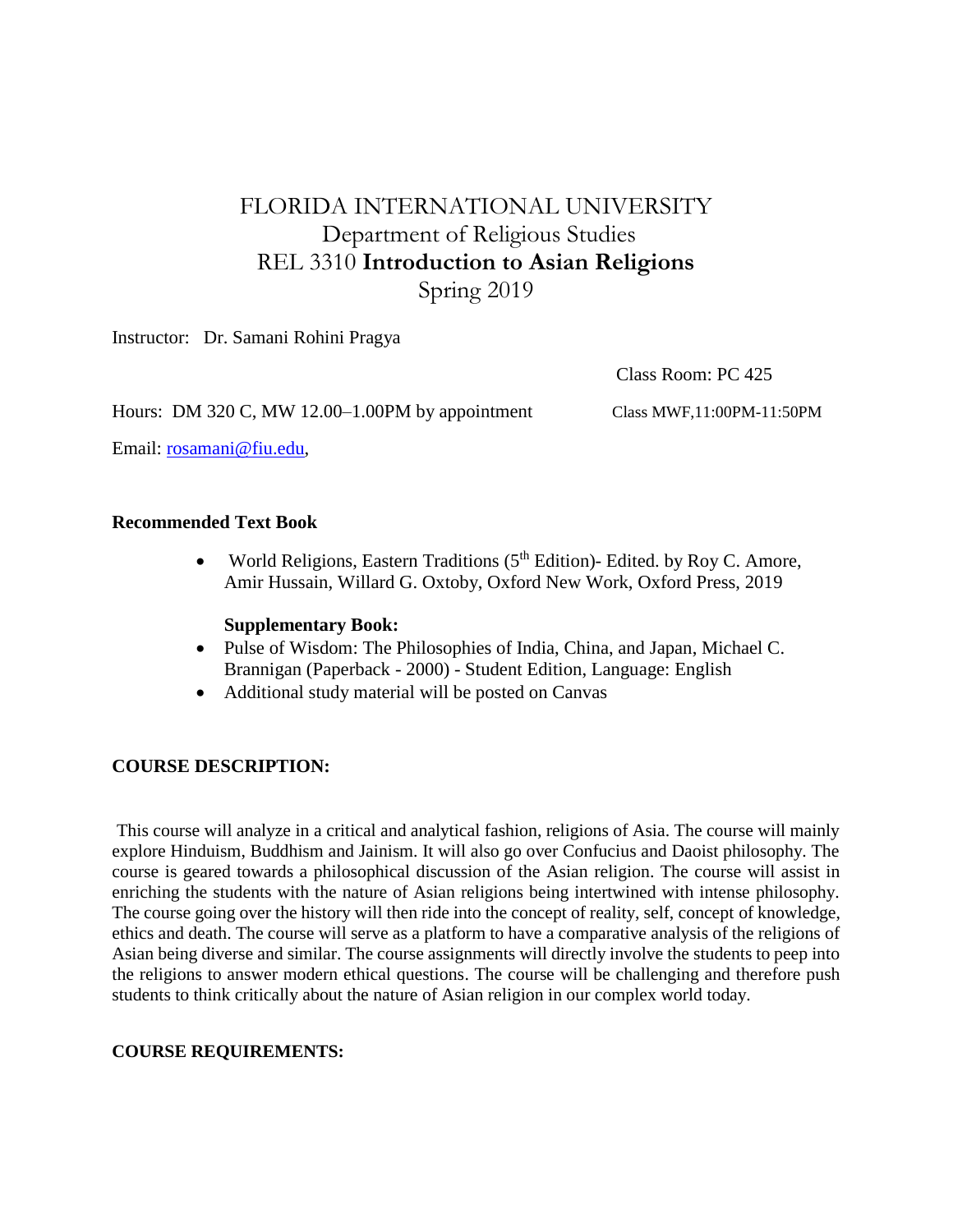The class format will include lectures, films and student presentations. Each student will have four class exams, a term paper and class presentation along with one Asian religious site visits. All written work must be typed and double-spaced using a 1" margin all around, a 12 point font letter size and a word count listed at the top of the page. PLEASE NOTE: The instructor will take off points if the above writing assignment requirements are not adhered to. All written work will need to be submitted through the online service www.turnitin.com. Please make sure to sign up or register on the site directly before your first assignment is due.

### **COURSE OBJECTIVES:**

By the end of the semester, students should be able to:

(1) Explain various concepts of Asian religions.

- (2) Analyze the historical development of the Asian Religions.
- (3) See the ways in which Asian religions and Philosophies are both similar yet different
- (4) Have a critical eye to evaluate religious philosophical & ritualistic practices of Asian religions.
- (5) Understand the difference between theory and practice in a religious context

#### **COURSE POLICIES:**

#### **I. ATTENDANCE and CLASS PARTICIPATION**

It is key for students to attend class in order to be successful in this course. If a student arrives late or leaves early it is BOTH disruptive to the lecturer and students alike. To alleviate this from happening I will count ONE absence for every TWO late arrivals or early departures. Class participation is also important so that students can challenge each other. Dialogue is highly encouraged in this class. Attendance and class participation is vital to a university education and will make up 10% of the course grade.

#### **II. PLAGIARISM**

Plagiarism is defined as "literally theft," and will NOT be tolerated. Plagiarism, in forms some students may not be aware of may include:

(1) A written work that is ENTIRELY stolen from another source

(2) Using quotations from source without proper citation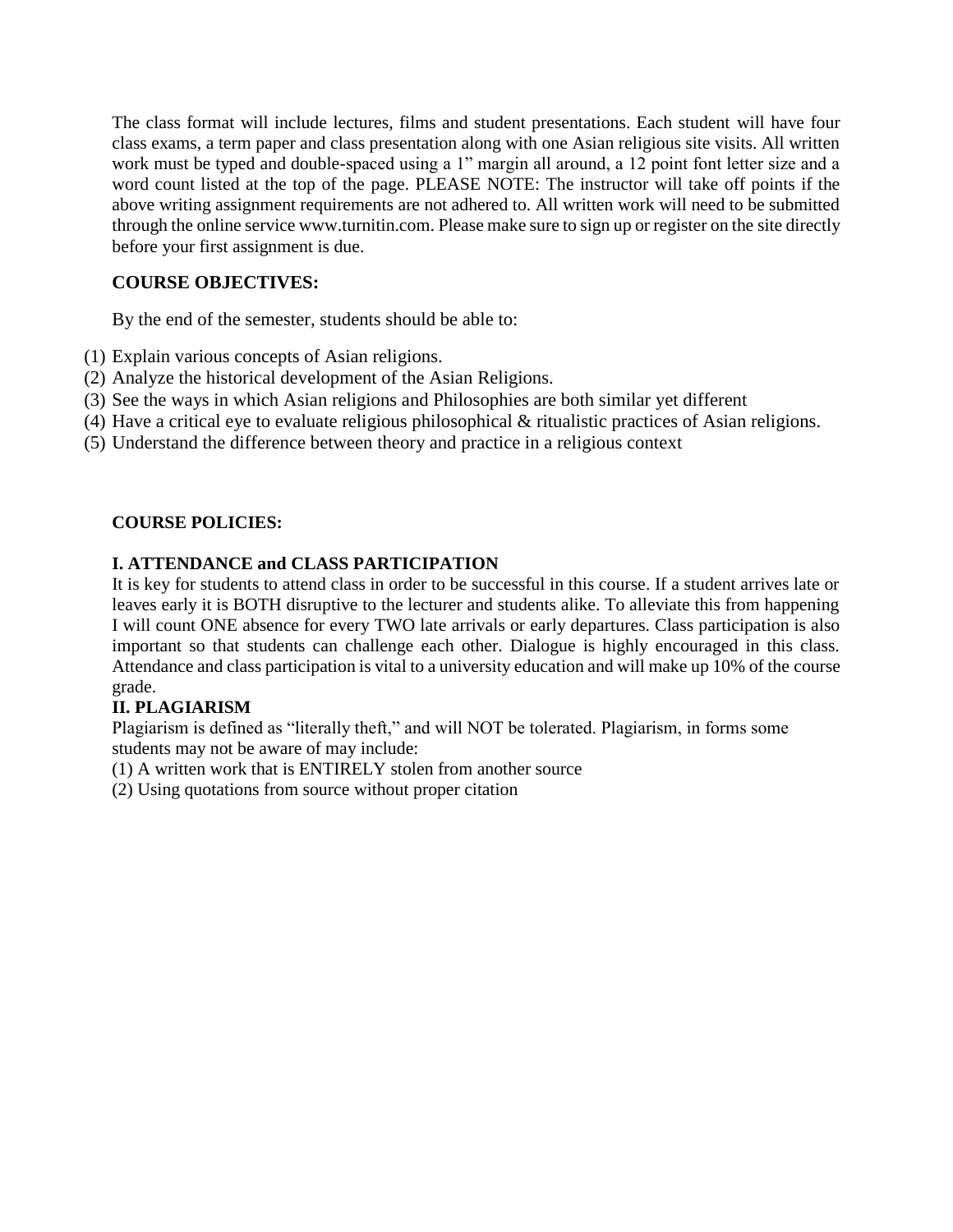(3) Paraphrasing from a source without proper citation

Students are expected to UNDERSTAND the definition of plagiarism. To view the University Code of Academic Integrity please visit http://www.fiu.edu/~oabp/misconductweb/2codeofacainteg.htm When all else fails; ASK the instructor for help. If you are found guilty you could receive a failing grade for the course which in some cases leads to dismissal from the course and in severe cases from the university.

#### **III. POP QUIZZES**

There may be random pop quizzes given on the reading material. Be prepared for class, ESPECIALLY on days that a class discussion on an article is assigned. Quiz grades will be factored into the attendance and class participation grade, which is 10% of the final grade.

#### **III. LATE PAPERS**

Late papers will be downgraded at the discretion of the instructor and is therefore, highly discouraged! **No late submissions will be accepted with the commencement of Exam Week.** 

#### **DESCRIPTION OF CLASS ASSIGNMENTS:**

#### **I. IN CLASS EXAMS:**

There will be four exams in this course. The format will include true/false, matching, essay, and short answer.

#### **II. Term paper and Class Presentation:**

Each student will choose one concept of any of the Asian religions. The term paper will be a research analysis of the concept from the perspective of the chosen religion. At the end of the semester, class presentation will be given by each student through power-point (containing at least seven to ten slides) about the same research undertaken.

I expect at least five academic sources to be used in the paper. Do not refer to wiki. At least three sources must be any academic book related to the topic. You could use either Chicago, APA or MLA style for your citation. The instructor will provide further detail as the semester continues.

# **If you miss the opportunity of presenting in class as per the schedule, pls contact right away to finalize the presentation date and time.**

#### **III. SITE VISIT REPORTS:**

Because there is an abundance of Asian related sites around South Florida, this course will require that each student visit one site and report on them. This assignment is to educate the student on the practice level which is equally as important to the theory level discussed in class. **Make sure your experience of the site visit is compared with your theoretical learning and understanding**. More information can be provided later as per students'queries.

#### **COURSE GRADE DISTRIBUTION:**

Attendance and Class Participation 20% Exams (3 in total) 45% (15% each) Term Paper 15% Class Presentation 10 % Site Visits 10%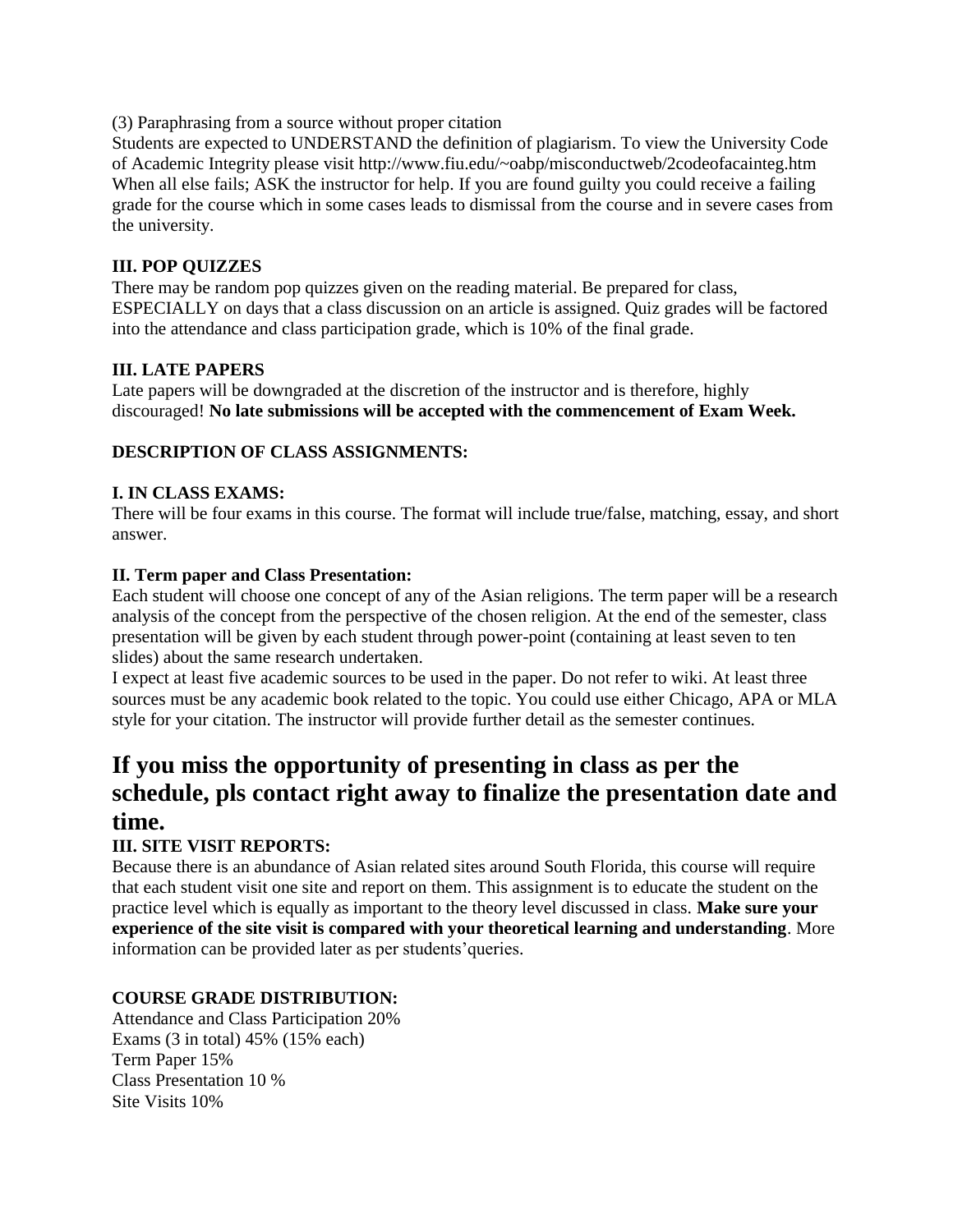#### **Grading Scale:**  93-100 A 90-92 A-87-89 B+ 83-86 B 80-82 B-77-79 C+ 73-76 C 70-72 C-67-69 D+ 63-66 D 60-62 D-59 – 0 F

## **CLASS SCHEDULE:**

| <b>Day</b>      | <b>Topics</b>                  |
|-----------------|--------------------------------|
| Week 1 Jan 7    | Introduction                   |
| <b>Hinduism</b> |                                |
| Jan 9           | <b>History</b>                 |
| Jan 11          | <b>Concept of Reality</b>      |
| Jan14           | <b>Theory of Self</b>          |
| Wed Jan 16      | <b>Concept of Ethics</b>       |
| Fri Jan 18      | <b>Video</b>                   |
| Mon Jan 21      | <b>MLK Holiday</b>             |
| Wed Jan 23      | <b>Concept of Knowledge</b>    |
| Fri Jan 25      | <b>Concept of Death</b>        |
| Mon Jan 28      | <b>Revision and Discussion</b> |
| Wed Jan 30      | <b>Hinduism Test</b>           |
|                 |                                |
| <b>Buddhism</b> |                                |
| Fri Feb 1       | <b>History</b>                 |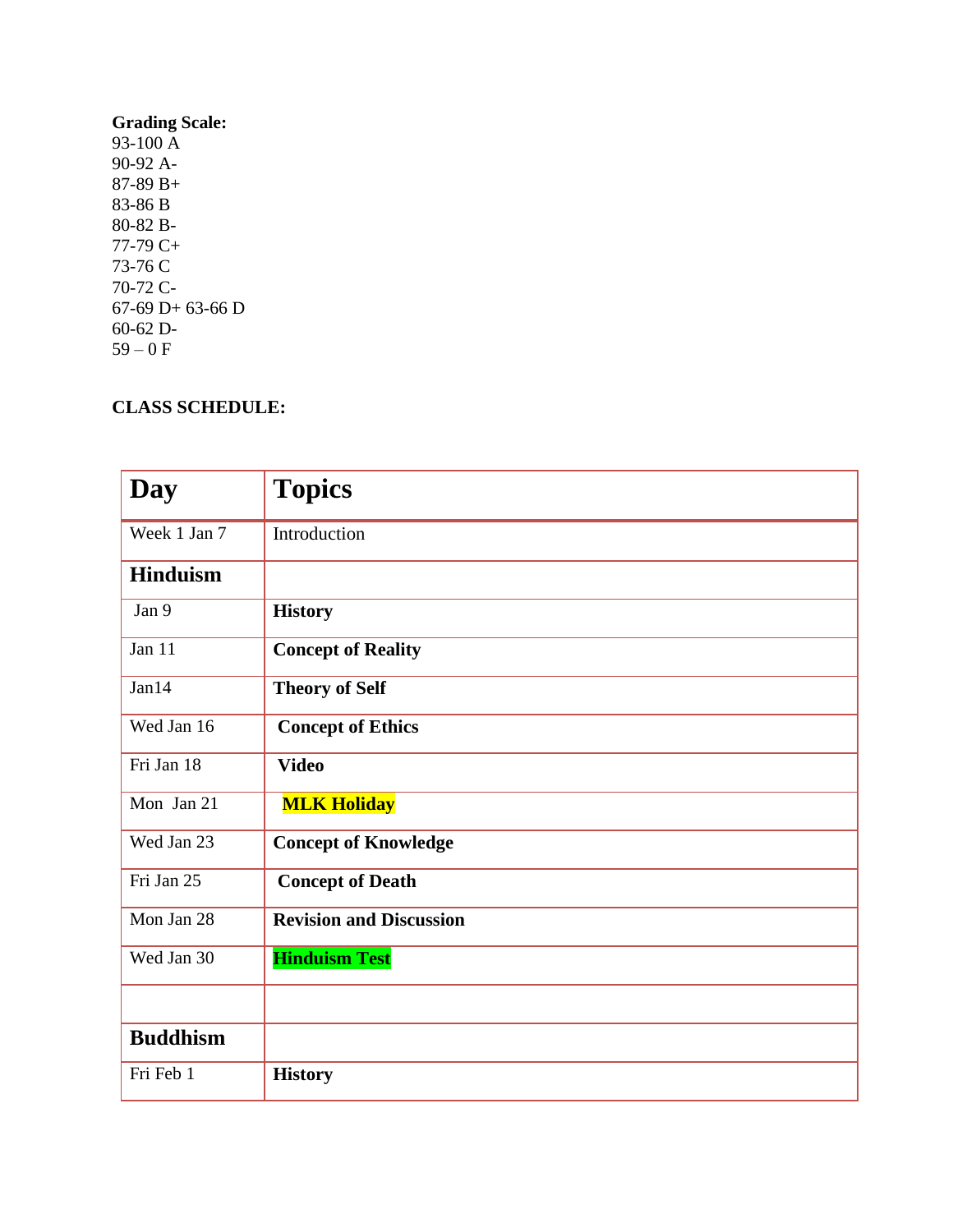| Mon Feb 4                           | <b>Concept of Reality</b>                             |
|-------------------------------------|-------------------------------------------------------|
| Wed Feb 6                           | <b>Concept of Self</b>                                |
| Fri Feb 8                           | <b>Video</b>                                          |
| Mon Feb 11                          | <b>Concept of Ethics</b>                              |
| Wed Feb 13                          | <b>Concept of Death</b>                               |
| Fri Feb 15                          | <b>Theory of Knowledge</b>                            |
|                                     | due date for Abstract submission                      |
| Mon Feb 18                          | <b>Class Review and Discussion</b>                    |
| Wed Feb 20                          | <b>Buddhism Test</b>                                  |
| <b>Jainism</b>                      |                                                       |
| Fri Feb 22                          | <b>History</b>                                        |
| Mon Feb 25                          | <b>Concept of Reality</b>                             |
| Wed Feb 27                          | <b>Concept of Self</b>                                |
| Fri March 01                        | <b>Theory of Karma</b>                                |
| Mon Mar 04                          | <b>Concept of Ethics</b>                              |
| Wed Mar 06                          | <b>Concept of Ethics</b>                              |
| Fri Mar 08                          | <b>Video</b>                                          |
| Mon-Sat<br>Mar 11-16                | <b>Spring Break</b>                                   |
| Mon Mar 18                          | <b>Theory of Knowledge</b>                            |
| Wed Mar 20                          | <b>Concept of Death</b>                               |
| Fri Mar 22                          | <b>Class Review</b>                                   |
| Mon Mar 25                          | <b>Jainism Test</b>                                   |
| Wed Mar 27                          | <b>Article Review by students (critical analysis)</b> |
| <b>Chinese</b><br><b>Philosophy</b> |                                                       |
| Fri Mar 29                          | <b>History</b>                                        |